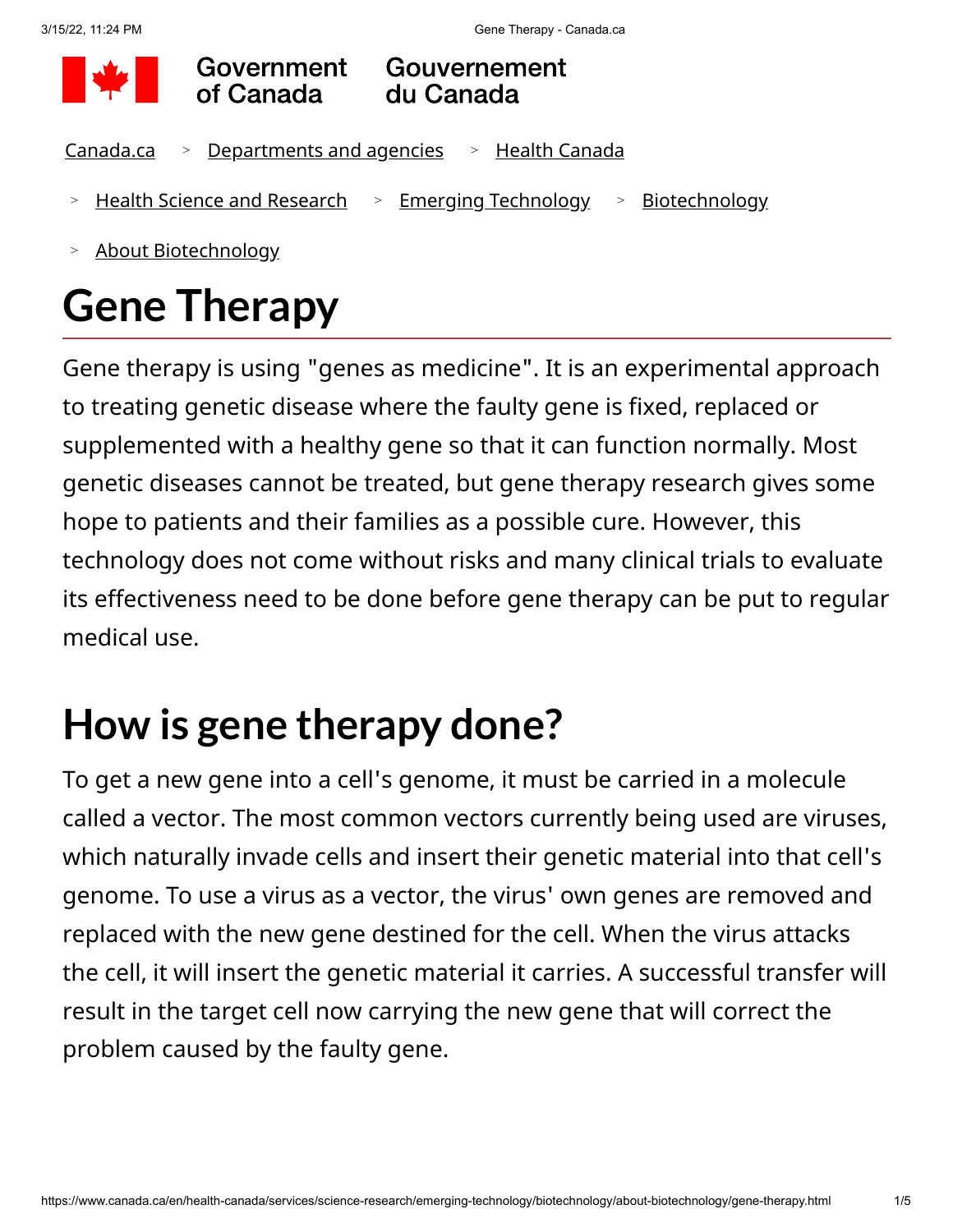Viruses that can be used as vectors include retroviruses like HIV, adenoviruses (one of which causes the common cold), adeno-associated viruses and herpes simplex viruses. There are also many non-viral vectors being tested for gene therapy uses. These include artificial lipid spheres called liposomes, DNA attached to a molecule that will bind to a receptor on the target cell, artificial chromosomes and naked DNA that is not attached to another molecule at all and can be directly inserted into the cell.

The actual transfer of the new gene into the target cell can happen in two ways: ex vivo and in vivo. The ex vivo approach involves transferring the new gene into cells that have been removed from the patient and grown in the laboratory. Once the transfer is complete, the cells are returned to the patient, where they will continue to grow and produce the new gene product. The in vivo approach delivers the vector directly to the patient, where transfer of the new gene will occur in the target cells within the body.

### **Applications of gene therapy**

Conditions or disorders that result from mutations in a single gene are potentially the best candidates for gene therapy. However, the many challenges met by researchers working on gene therapy mean that its application is still limited while the procedure is being perfected.

Before gene therapy can be used to treat a certain genetic condition or disorder, certain requirements need to be met:

The faulty gene must be identified and some information about how it results in the condition or disorder must be known so that the vector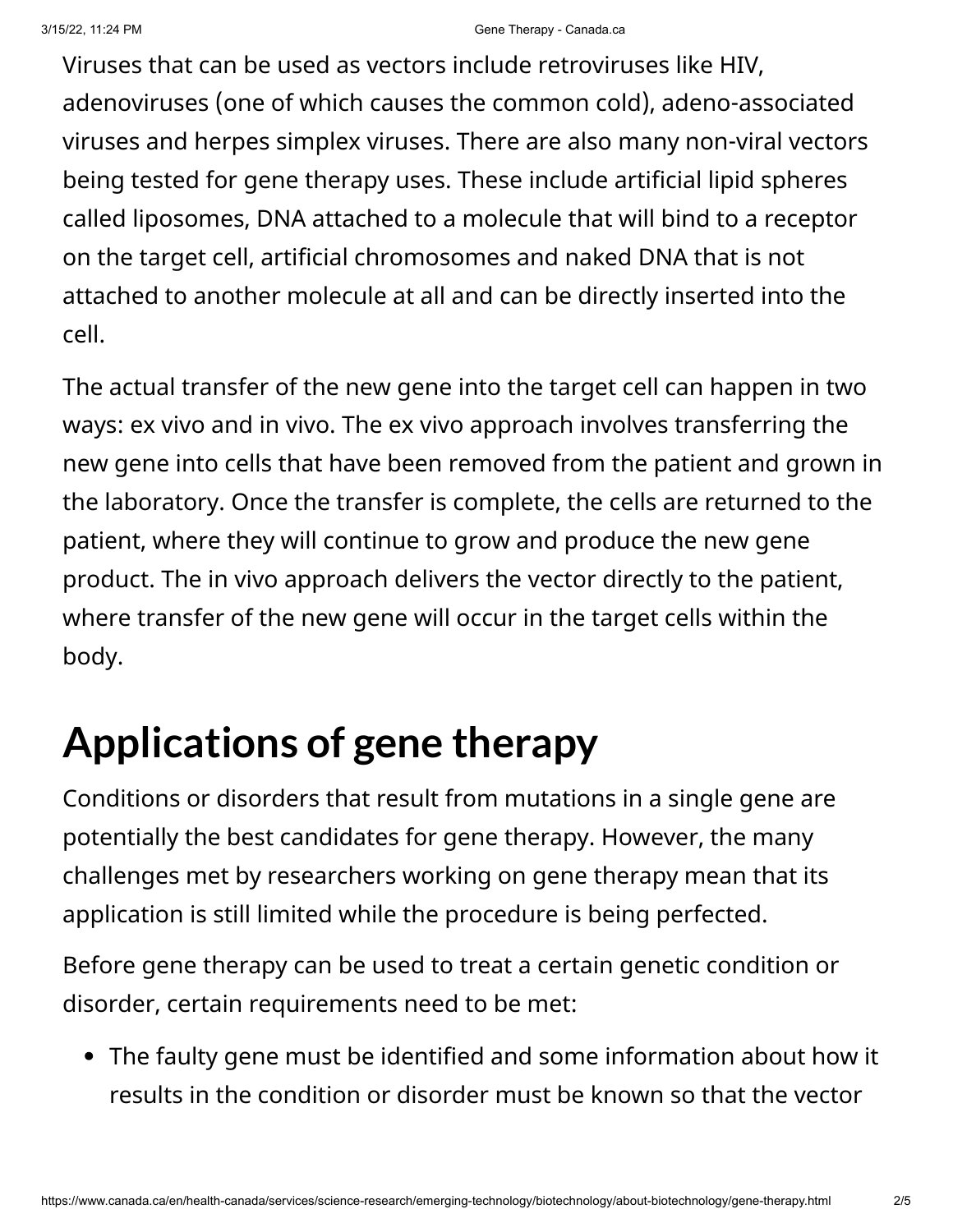can be genetically altered for use and the appropriate cell or tissue can be targeted.

- The gene must also be cloned so that it can be inserted into the vector.
- Once the gene is transferred into the new cell, its expression (whether it is turned on or off) needs to be controlled.
- There must be sufficient value in treating the condition or disorder with gene therapy - that is, is there a simpler way to treat it?
- The balance of the risks and benefits of gene therapy for the condition or disorder must compare favourable to other available therapies.
- Sufficient data from cell and animal experiments are needed to show that the procedure itself works and is safe.
- Once the above are met, researchers may be given permission to start clinical trials of the procedure, which is closely monitored by institutional review boards and governmental agencies for safety.

Clinical trials for gene therapy in other countries (for example France and the United Kingdom) have shown that there are still several major factors preventing gene therapy from becoming a routine way to treat genetic conditions and disorders. While the transfer of the new gene into the target cells has worked, it does not seem to have a long-lasting effect. This suggests that patients would have to be treated multiple times to control the condition or disorder. There is also always a risk of a severe immune response, since the immune cells are trained to attack any foreign molecule in the body. Working with viral vectors has proven to be challenging because they are difficult to control and the body immediately recognizes and attacks common viruses. Recent work has focussed on potential nonviral vectors to avoid the complications associated with the viral vectors. Finally, while there are thousands of single-gene disorders, the more common genetic disorders are actually caused by multiple genes, which do not make them good candidates for gene therapy.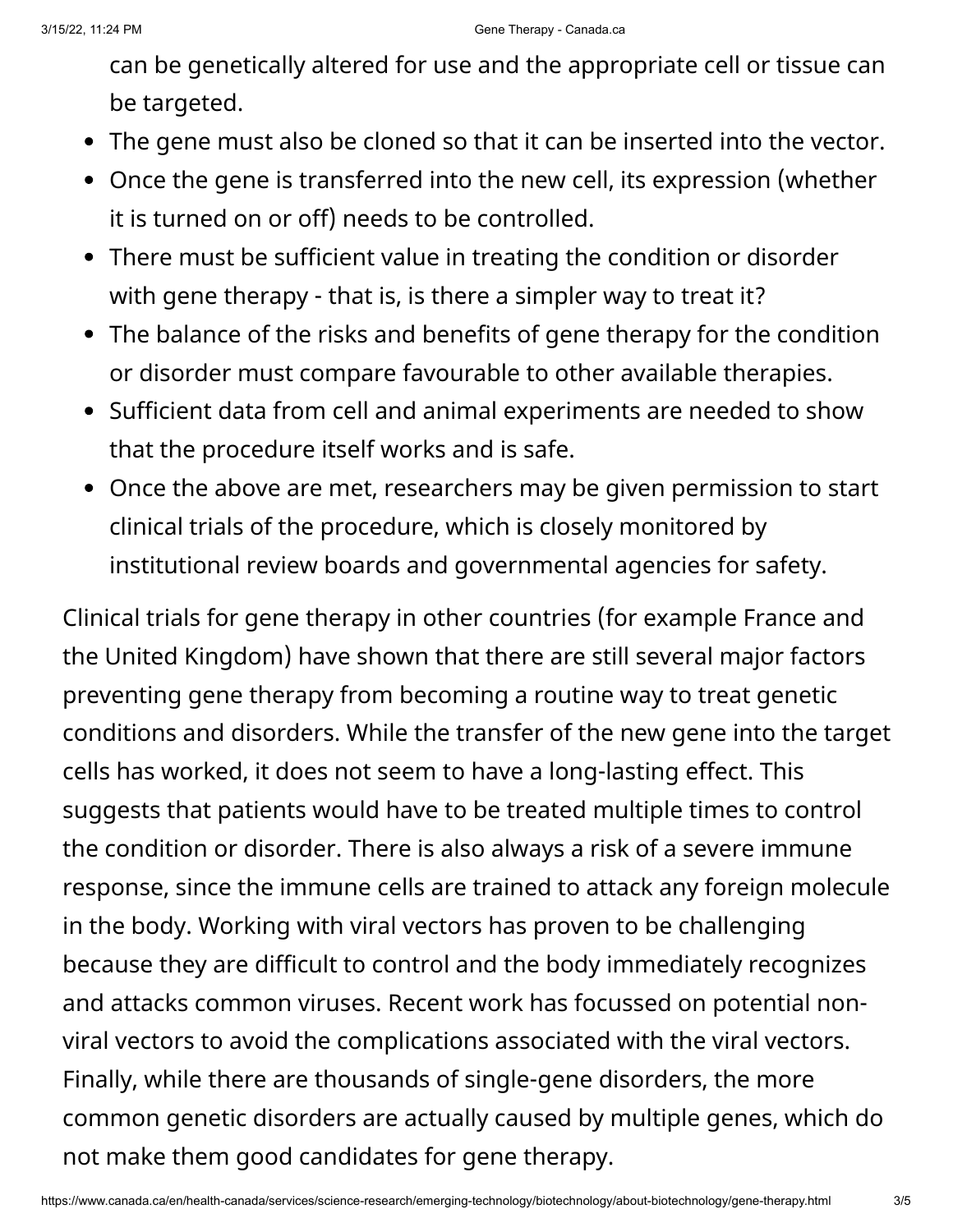#### 3/15/22, 11:24 PM Gene Therapy - Canada.ca

One promising application of gene therapy is in treating type I diabetes. Researchers in the United States used an adenovirus as a vector to deliver the gene for hepatocyte growth factor (HGF) to pancreatic islet cells removed from rats. They injected the altered cells into diabetic rats and, within a day, the rats were controlling their blood glucose levels better than the control rats. This model mimics the transplantation of islet cells in humans and shows that the addition of the HGF gene greatly enhances the islet cells' function and survival.

In Canada, researchers in Edmonton, Alberta also developed a protocol to treat type I diabetes. Doctors use ultrasound to guide a small catheter through the upper abdomen and into the liver. Pancreatic islet cells are then injected through the catheter into the liver. In time, islets are established in the liver and begin releasing insulin.

Another application for gene therapy is in treating X-linked severe combined immunodeficiency (X-SCID), a disease where a baby lacks both T and B cells of the immune system and is vulnerable to infections. The current treatment is bone marrow transplant from a matched sibling, which is not always possible or effective in the long term. Researchers in France and the United Kingdom, knowing the disease was caused by a faulty gene on the X chromosome, treated 14 children by replacing the faulty gene ex vivo. Upon receiving the altered cells, the patients showed great improvements in their immune system functions. Unfortunately, two of the children developed a form of leukemia several years after the treatment. Further investigation showed that the vector had inserted the gene near a proto-oncogene, which led to uncontrolled growth of the T cells. The clinical trials were put on hold until a safer method can be designed and tested.